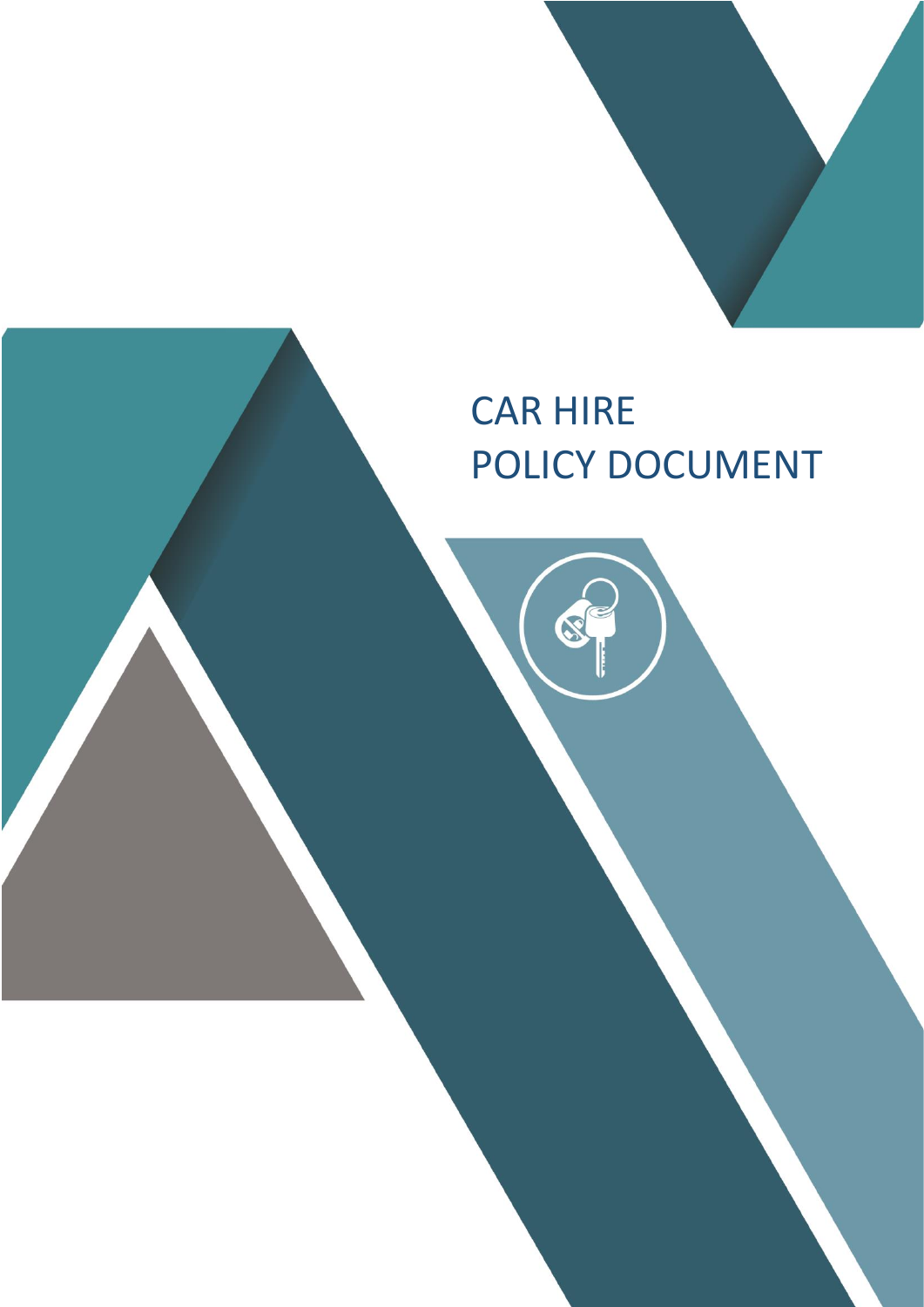# **CONTENTS**

| <b>Section</b> |                                       | Page(s)   |
|----------------|---------------------------------------|-----------|
| 1.             | Introduction                          | $2 - 3$   |
| 2.             | Important Information                 | $4 - 5$   |
| 3.             | What is Covered                       | $5 - 7$   |
| 4.             | What is Not Covered                   | $7 - 8$   |
| 5.             | <b>General Conditions</b>             | 8         |
| 6.             | Making a Claim                        | $9 - 10$  |
|                | 7. Cancellation of the Policy         | 10        |
|                | 8. How to Make a Complaint            | $10 - 11$ |
| 9.             | Legal, Regulatory & Other Information | $11 - 13$ |
|                | 10. Definitions                       | $14 - 16$ |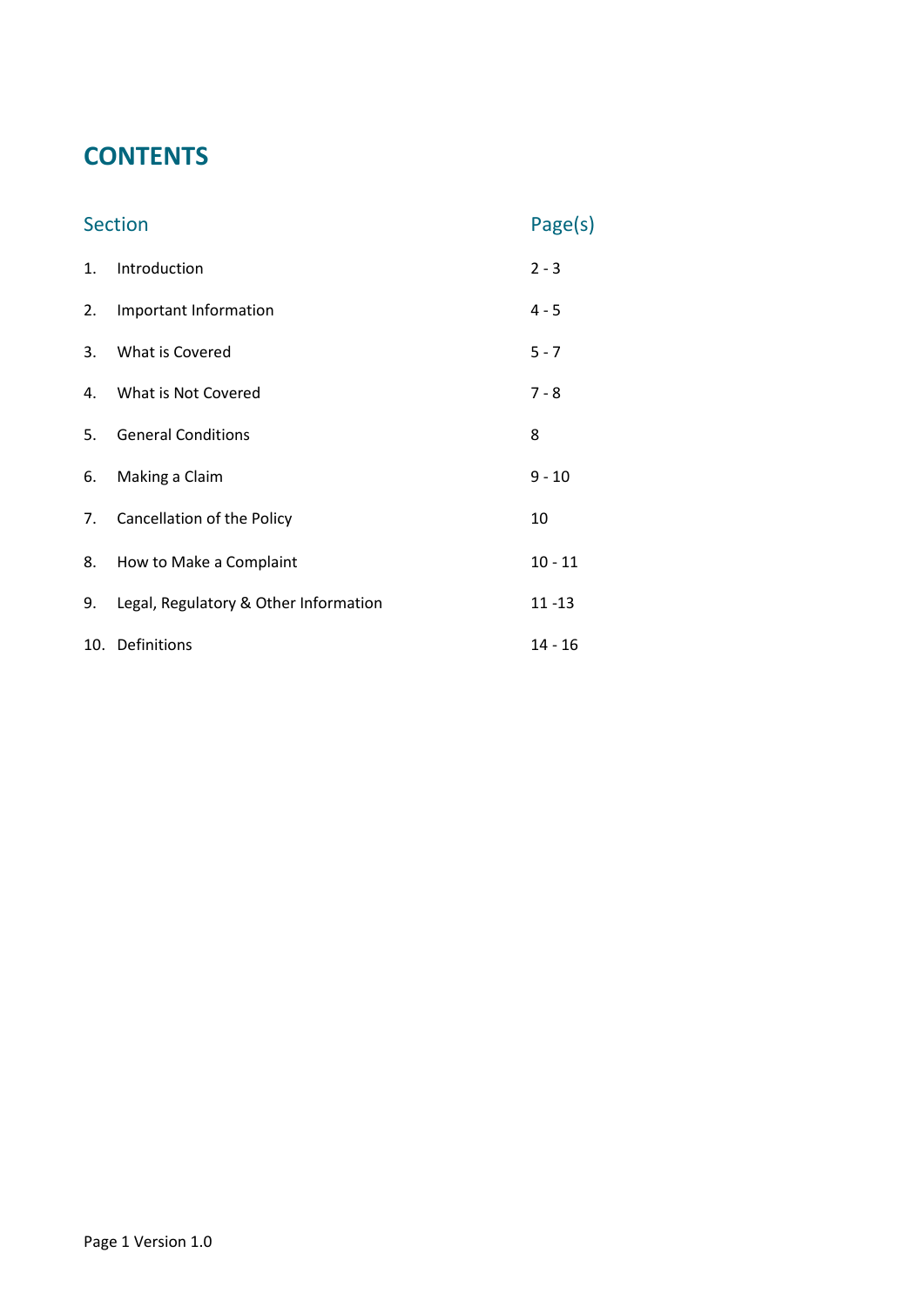# **POLICY DOCUMENT**

# **SECTION 1 - INTRODUCTION**

#### **About Your Insurance**

Welcome to **your** Vehicle Hire **Excess** Policy Document.

This insurance is designed to reimburse the **excess you** must pay under the terms and conditions of a **hire agreement** following an incident involving a **hired vehicle**. Depending on the policy **you** have purchased, it may also provide additional benefits, such as:

- cover against the costs incurred as a result of **you** putting the wrong type of fuel into a **hired vehicle**;
- cover for replacing the locks and keys of a **hired vehicle** if the original keys are lost or stolen or **you** unintentionally lock yourself out of the **hired vehicle**;
- Cover against **Loss of Use** charges applied by the **hire company** which cannot be recovered following a claim which is covered by this insurance;
- Cover for **towing fees** levied by the **hire company** associated with a loss under this policy;
- Provide a benefit if the **hire agreement** is cut short on the advice of a medical practitioner and there being no other person authorised by the **hire company** to drive the **hired vehicle**;
- Cover against drop off charges imposed by the **hire company** in the event of there being no person authorised to return the **hired vehicle** to the agreed drop off point following an accident/illness for which hospitalisation takes place;
- Provide a benefit if **you** suffer a physical assault by another person which results in bodily injury as a direct result of a road rage or car jacking incident that has involved **your hired vehicle;** and
- cover against **administration charges** applied by a **hire company** which cannot be recovered following a claim which is covered by this insurance.

Please note that this insurance may not remove any requirement for **you** to pay a deposit or bond to a **hire company** at the time of collecting a **hired vehicle**.

Please take time to read the "Important Information" section on pages 4 - 5 of this Policy Document. It tells **you** about things **you** need to check and the actions **you** need to take. It also contains details of the **period of insurance.**

This insurance was arranged by the **Administrator** who are responsible for issuing the policy on behalf of the **insurers**. The **insurers** (referred to as "**we**", "**us**" or "**our**" in this Policy Document) are Lloyd's Syndicate 4444 which is managed by Canopius Managing Agents Limited. Canopius Managing Agents Limited is authorised by the Prudential Regulation Authority and regulated by the Financial Conduct Authority and the Prudential Regulation Authority.

Claims are handled by Orchard Administration on our behalf. Orchard Administration is referred to as the **claims administrator** in this Policy Document.

This Policy is underwritten by certain **Underwriters** at Lloyd's. If **You** need to contact the **Underwriters**, please do so through Riverside Underwriting Limited.

In writing: Riverside Underwriting Limited, Third Floor, Riverside House, 40-46 High Street, Maidstone, ME14 1JH.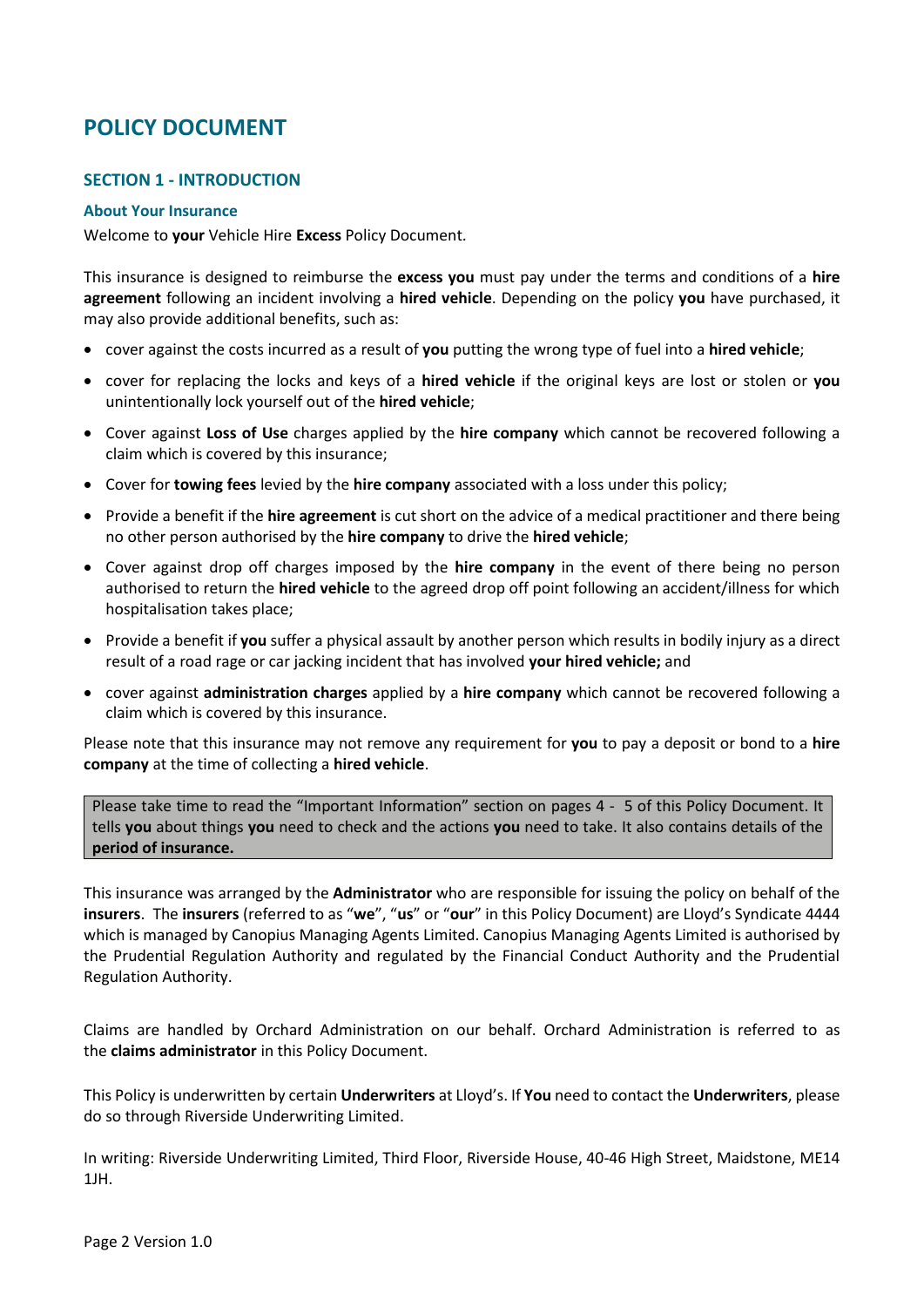Phone: 0333 323 0090 (+44 1622 391 706) from outside of the **UK**) Email: assistance@riverside-underwriting.co.uk

This is a policy that can be purchased as a daily or annual insurance policy. If purchasing a daily policy, the policy **start date** and the **period of insurance** are shown on **your Certificate of Insurance**.

Some words and phrases in this Policy Document and on **your Certificate of Insurance** will always have the same meaning wherever they appear. To make them easier to recognise when they are being used, they will be shown in **bold**. They are all listed and explained in the "Definitions" section which can be found at the end of this Policy Document.

All insurance documents and all communications with **you** about this policy will be in English. If **You** have any disability that makes communication difficult, please tell **us** and **we** will be happy to help.

Please contact the **administrator** if **you** need any documents to be made available in large print and/or in audio format.

#### **How to Make a Claim**

To make a claim, please complete the online claim form on [https://claim.orchard-administration.co.uk.](https://claim.orchard-administration.co.uk/) Alternatively, call Orchard Administration on 0333 3230 095 or +44 1622 391 708 (Outside **UK**). (Lines are open between 9am and 5pm Monday to Friday excluding **UK** national holidays), or send an email to Orchard Administration at [assistance@orchard-administration.co.uk](mailto:assistance@orchard-administration.co.uk) or write to Orchard Administration Limited, Third Floor, Riverside House, 40-46 High Street, Maidstone, ME14 1JH

#### **The Insurance Contract**

This Policy Document and **your Certificate of Insurance** are **your** insurance documents and together they make up the contract between **you** and **us**. It is important that **you** read this Policy Document carefully along with **your Certificate of Insurance** so **you** can be sure of the cover provided and to check that it meets **your** needs.

This Policy Document and **your Certificate of Insurance** are issued to **you** by Riverside Underwriting Limited under contract reference B6839EW01420. In exchange for **your** payment of the premium referenced in **your Certificate of Insurance**, **you** are insured in accordance with the terms & conditions contained in these documents (and any amendments made to them) for the duration of **your** policy.

Signed by Andrew Lawrence Authorised signatory of Riverside Underwriting Limited.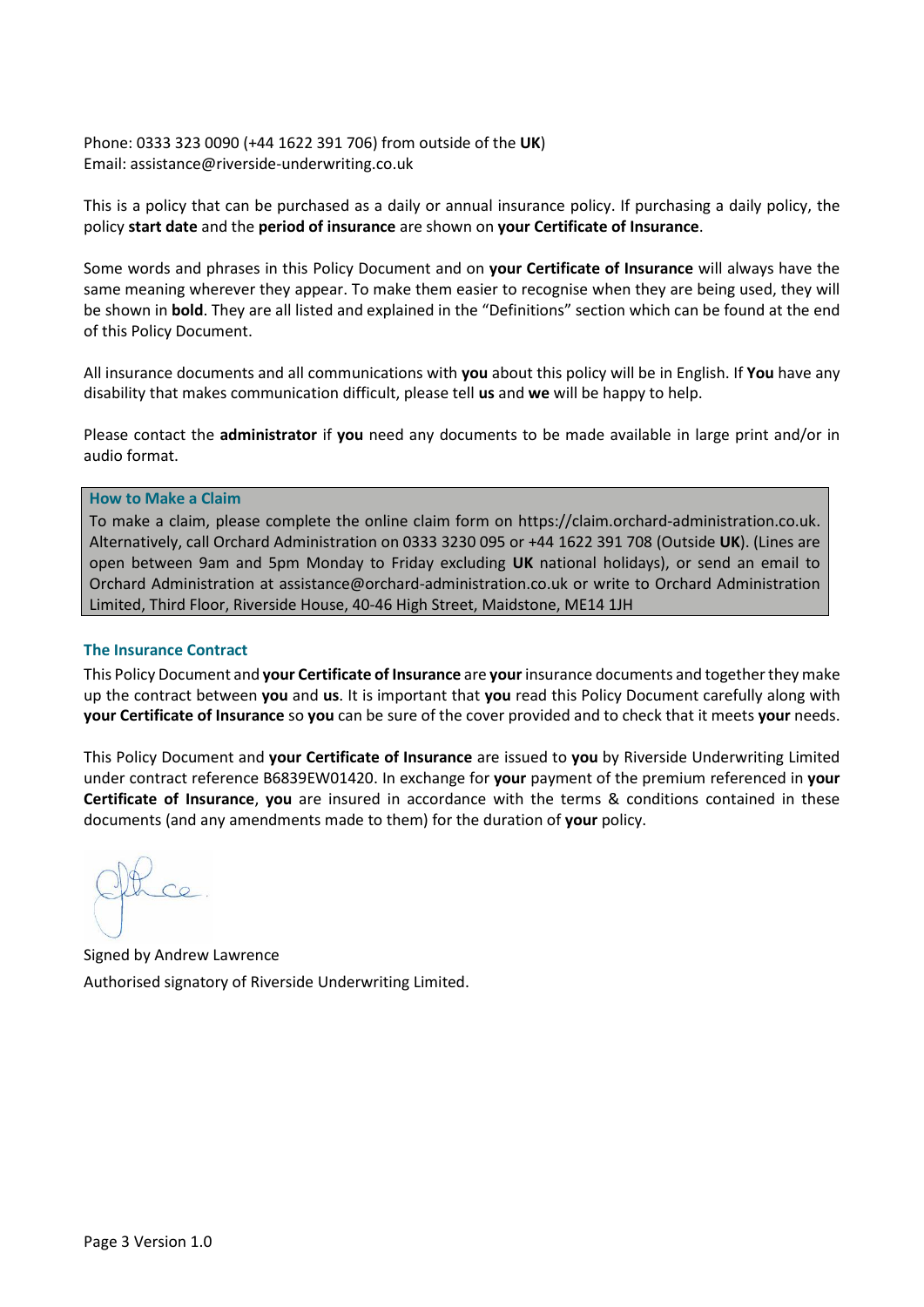# **SECTION 2 - IMPORTANT INFORMATION**

It is important that:

- **You** check **your Certificate of Insurance** to ensure the details are correct and that the cover is as **you** requested;
- **You** check that **you** are eligible for this insurance (see "Eligibility" below);
- **You** check that the information **you** have given **us** is accurate (see "Disclosure of Important Information");
- **You** notify the **administrator** as soon as possible of any inaccuracies on **your Certificate of Insurance**, or if **you** are not eligible for the insurance; and
- **You** comply with any duties detailed under each section of the Policy Document and under the insurance as a whole.

#### **Conditions**

There are conditions which apply to the whole of this insurance and full details of these can be found in the "General Conditions" section on page 10 of this Policy Document. There are also conditions which relate specifically to making a claim, and these can be found in the "Making a Claim" section on pages 11- 12.

In these sections **you** will find conditions that **you** need to meet. If **you** do not meet these conditions, **we** may reject a claim payment or a claim payment could be reduced. In some circumstances, **your** policy may be cancelled.

#### **Period of Insurance**

The **period of insurance** is stated on **your Certificate of Insurance** and cover begins when **you** collect a **rental vehicle** from a **rental company**. Cover ends on either the date **you** return the **hire vehicle** to the **hire company**, the end date shown on **your Certificate of Insurance** or when a claim is made, whichever happens first. If **you** return the vehicle outside normal rental office business hours cover will be extended by an additional 1 calendar day or until the vehicle is checked in by the **Rental Company**, whichever is soonest. If **you** wish to extend the **period of insurance**, **you** should contact assistance@riverside-underwriting.co.u[k .](mailto:drive@airportrentals.com)

| <b>Vehicle</b> | <b>Maximum Duration</b> | <b>Annual Policy Available</b> |
|----------------|-------------------------|--------------------------------|
| Cars           | Up to 180 days          | <b>YES</b>                     |

#### **Before You Drive Your Hire Vehicle**

- Read **your hire agreement** when **you** collect **your hire vehicle** from the **hire company**, including the terms and conditions. **We** will not pay any claim that results from a direct breach of any of the terms and conditions of **your hire agreement**.
- Check the **hire vehicle** for any pre-existing damage and make sure it is noted on the pre-hire inspection form. If this is not possible, **we** recommend that **you** take photos which include evidence of the date when collecting the vehicle and keep these for **your** records.

# **Information You Give Us**

#### **Eligibility**

When **you** applied for this insurance **we** asked **you** to confirm that **you** were eligible for cover. The eligibility requirements are as follows:

• **You** hold a valid internationally recognised driving licence or permit for the **hire vehicle**. This must be valid in the country in which **you** are travelling.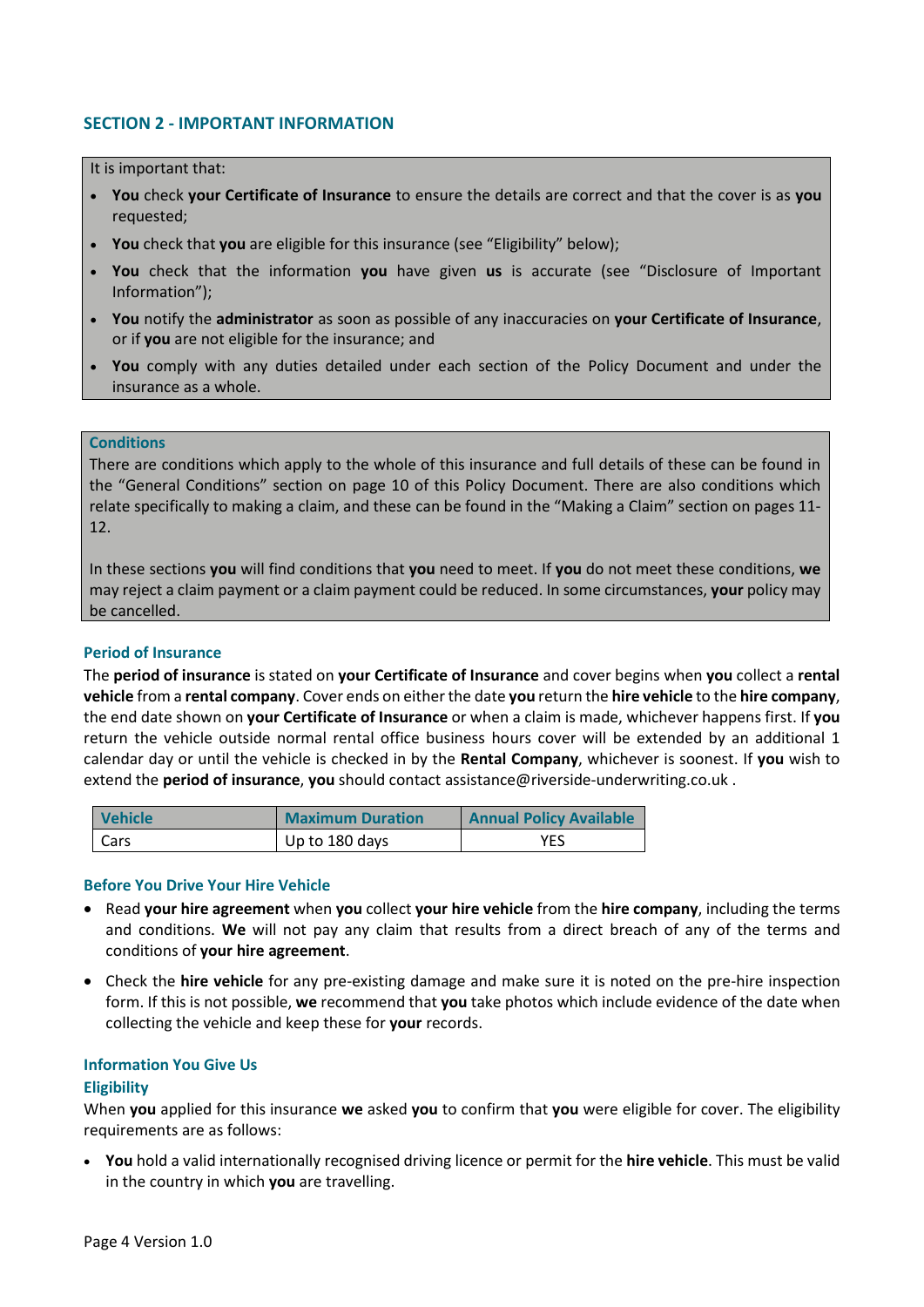- The **hire vehicle** has a maximum value of £75,000 at the **hire agreement's start date** and is a maximum of 20 years old since the date of first registration.
- The **hire vehicle** is a **car** with a maximum of 9 seats (including the driver).
- If **You** are hiring from a **Car Club, You** and any other driver **Car Club Member** authorised to drive the vehicle rented.
- The **hire vehicle** will not be used on a **safari** or an off-road adventure trail.
- **You** are between the ages of 21 and 84 years old.
- At the time of purchase of this policy, **You** are a **permanent resident** in one of the following countries: Guernsey, Isle of Man, Jersey, or United Kingdom (England, Scotland, Wales and Northern Ireland).

We will not provide any cover if these eligibility requirements are not met at the start date of your policy. Please contact assistance@riverside-underwriting.co.uk as soon as possible if **you** are not eligible for this insurance or if **you** have any queries.

# **Disclosure of Important Information**

In deciding to accept this insurance and in setting the terms and premium, **we** have relied on the information **you** have given **us** via the **administrator**. **You** must take reasonable care to provide complete and accurate answers to the questions **we** ask when **you** take out, make changes to, and renew **your** policy. If the information provided by **you** is not complete and accurate:

- **we** may cancel **your** policy and refuse to pay any claim, or
- **we** may not pay any claim in full, or
- **we** may revise the premium, or
- the extent of the cover may be affected.

If **you** become aware that any information **you** have given is incomplete or inaccurate, please contact the **administrator** as soon as possible.

# **SECTION 3 – WHAT IS COVERED**

The cover **you** have purchased is stated on **your Certificate of Insurance**. If **you** wish to extend your coverage, **you** should contact assistance@riverside-underwriting.co.uk.

### **Section A. Loss Damage Waiver**

**We** will reimburse the **excess** that **you** must pay under **your hire agreement** for the following types of claim:

Tyre damage

- Damage to the **undercarriage** and roof
- Windscreen and **auto glass** damage

The most **we** will pay is the amount stated on **your Certificate of Insurance** for any one claim.

### **Section B. Administration Charges**

**We** will pay up to the amount stated on **your Certificate of Insurance** towards any **administration charges** which are applied by **your hire company** and cannot be recovered following a claim which is covered by this insurance. This includes charges for **loss of use**.

### **Section C. Towing Charges**

**We** will pay up to the amount stated on **your Certificate of Insurance** towards any **Towing charges** which are applied by **your hire company** and cannot be recovered following a claim which is covered by this insurance.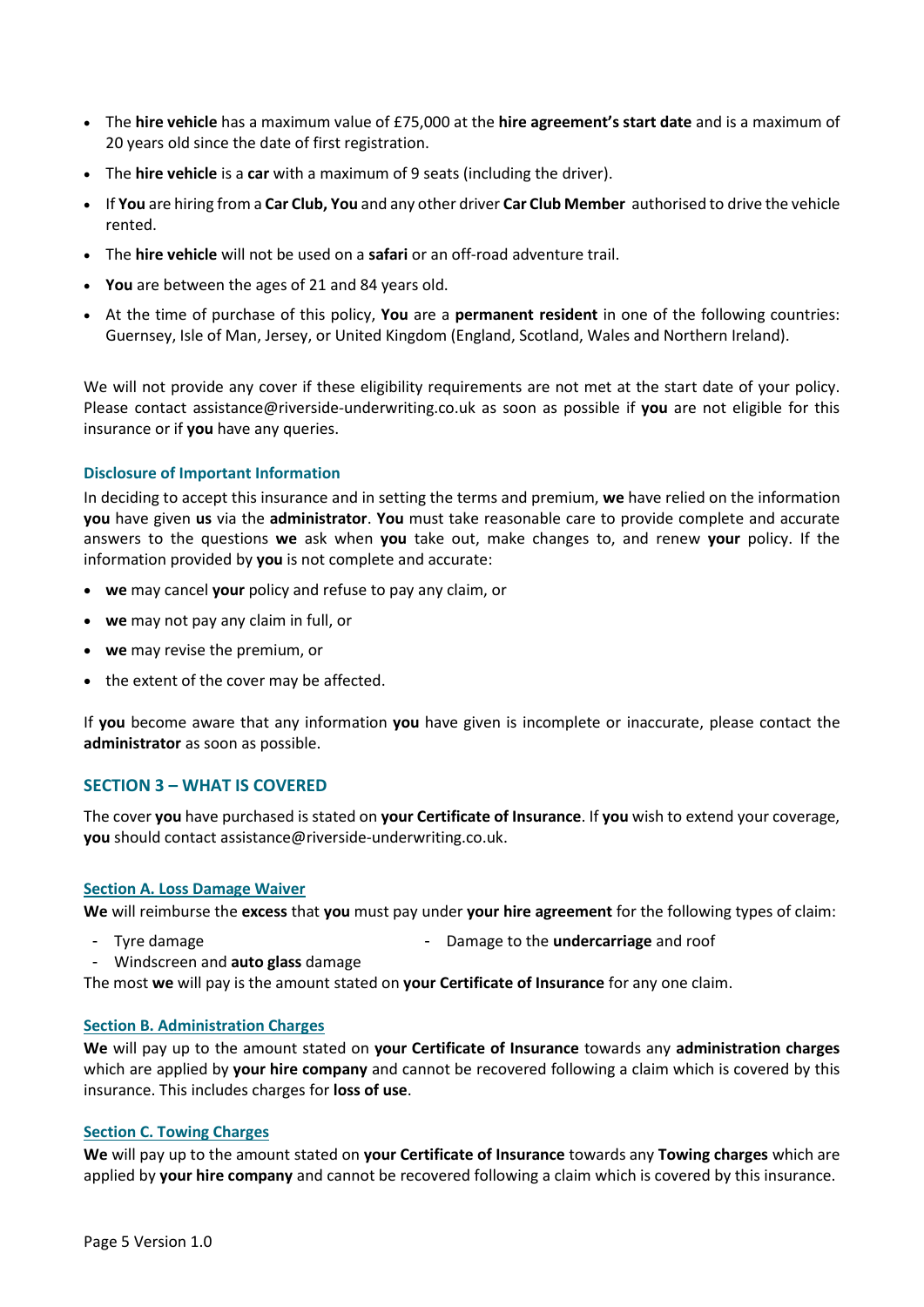#### **Section D. Misfuelling**

**We** will pay up to the amount stated on **your Certificate of Insurance** towards the costs incurred as a result of **you** or any person named on **your hire agreement** putting the wrong type of fuel into **your hire vehicle**. **We**  will pay this amount towards:

- The cost of flushing the engine.
- **Additional travel expenses** which are necessary to continue **your** journey.
- The cost of recovering the **hire vehicle**.

#### **Section E. Key Cover**

**We** will pay up to the amount stated on **your Certificate of Insurance** towards the cost of replacing the key or lock transmitter for **your hire vehicle** if the original key or lock transmitter is lost or stolen, including the cost of replacement locks and any locksmith charges.

#### **Section F. Curtailment**

**We** will provide a benefit if the **Hire Agreement** is cut short on the advice of a Medical Practitioner and there being no other person authorised by the **Hire Company** to drive the **Hired Vehicle**. **You** must be confined to a bed in a hospital, in a hotel or in private accommodation during such time that the **Hire Agreement** was booked and paid for.

**You** must present a medical certificate or letter from the Medical Practitioner confirming the instruction not to drive. The Vehicle Hire must be confirmed for a minimum of seven (7) days.

#### Limits

Total indemnity in respect of Curtailment shall be £30 per day up to £300 in the aggregate.

### **Section G. Drop off Charges**

In the event of there being no person authorised to return the **Hired Vehicle** to the agreed drop off point following an accident/illness for which hospitalisation takes place, **we** will indemnify **You** for charges made by the **Hire Company** to recover the **Hired Vehicle**. **You** must present a medical certificate or letter from a Medical Practitioner confirming the hospitalisation.

Limits

The maximum amount payable under this section is £300.

#### **Section H. Locked Out Cover**

In the event that **You** unintentionally lock Yourself out of the **Hired Vehicle we** will reimburse the costs incurred to open the **Hired Vehicle**. The **Hire Company** must approve the locksmith prior to a locksmith being called out.

#### Limits

The maximum amount payable under this section is £100.

#### **Section I. Road Rage Cover**

**We** will pay **You** or **Your** legal representative the amount stated on **your Certificate of Insurance** in any one period of cover and in all, if **You** suffer a physical assault by another person which results in Bodily Injury as a direct result of an accident that has involved **Your Hired Vehicle**.

#### **Section J. Car Jacking Cover**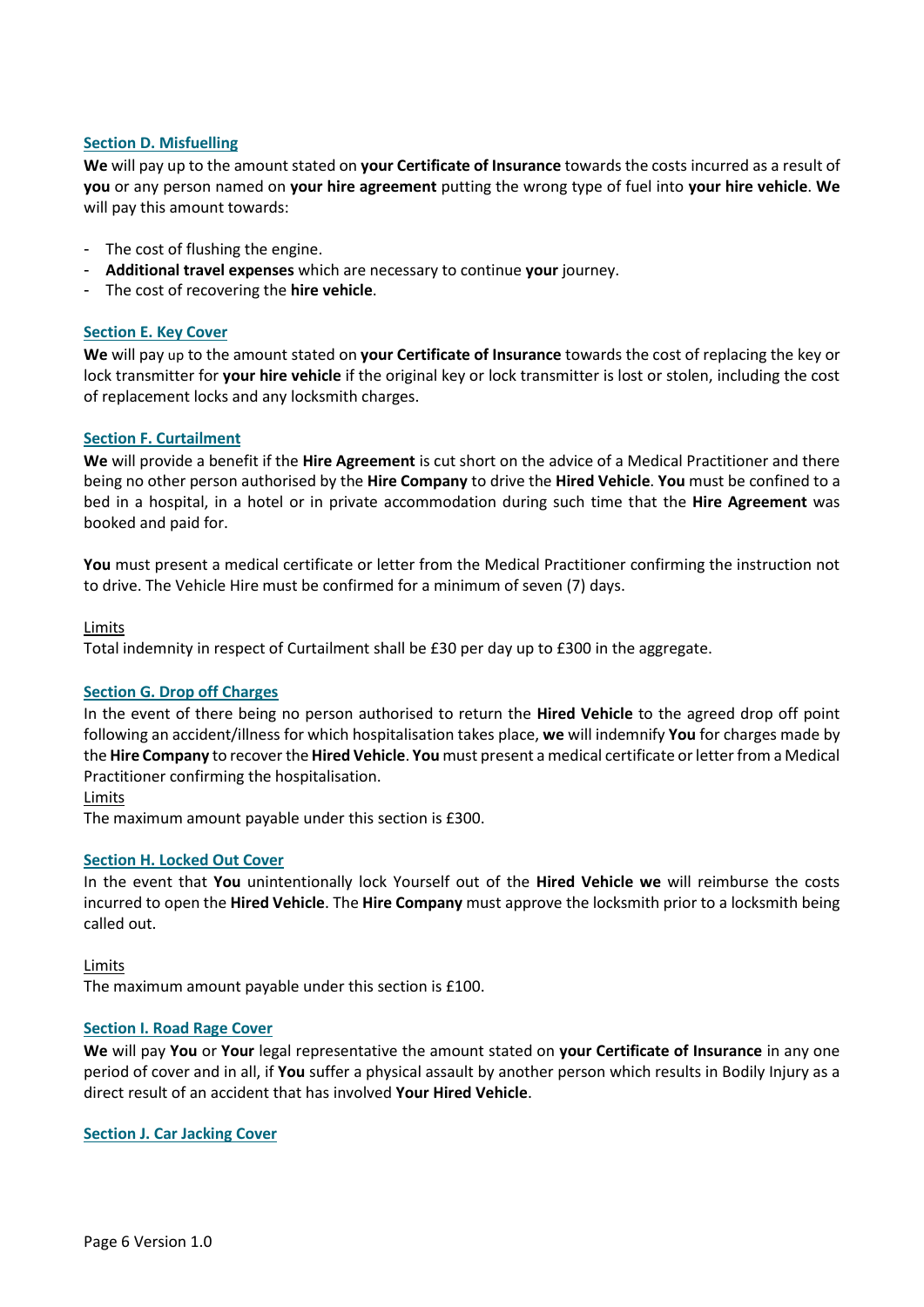**We** will pay **You** or **Your** legal representative the amount stated on **your Certificate of Insurance** in any one period of cover and in all, if **You** suffer a physical assault by another person which results in Bodily Injury as a direct result of theft or attempted theft of **Your Hired Vehicle**.

### **Section K. Vehicle Battery Failure**

In the event that the battery of the **Rental Vehicle** fails, **we** will reimburse **you** up to the amount on **your Certificate of Insurance** for costs **you** incur in respect of: -

- 1. Cost of replacing/repairing the battery and fitting charges
- 2. Your additional travel expenses
- 3. The **Rental Company** providing you with a replacement **Rental Vehicle**

### **Section L. Mobile Phone Charges**

In the event that **you** have a loss under this policy that **we** have agreed to reimburse. **We** will, in addition, pay **you** up to the amount stated on **your Certificate of Insurance** for mobile charges that **you** make to the **Rental Company** in connection with the loss.

To obtain a reimbursement under this section **you** will need to supply **us** with **your** mobile phone bill clearly showing the calls for which **you** are seeking reimbursement.

# **SECTION 4 – WHAT IS NOT COVERED**

**We** will not pay any claim:

- 1. If **you** do not meet the eligibility requirements for this policy (as detailed on pages 4-5 of this Policy Document.)
- 2. For any costs that can be recovered from the **hire company** or any other person or company.
- 3. Which results from a direct breach of the terms and conditions of **your hire agreement**.
- 4. Which is for third party death, injury or property.
- 5. For any **excess** above the standard **excess** shown on **your hire agreement.**
- 6. Solely for the loss or theft of, or damage to, the contents of a **hire vehicle**.
- 7. For accessories which are fitted to or supplied with the **hire vehicle**, such as sound systems, radios, tape, CD or MP3 players, ski racks, car seats, GPS and satellite navigation equipment and telecommunications equipment.
- 8. For mechanical repairs or the cost of any replacement parts which are necessary as a result of misfuelling.
- 9. For any costs relating to a missed departure as a result of misfuelling.
- 10. Resulting from wear and tear or mechanical breakdown.
- 11. Resulting from **your** misuse of alcohol or drugs (including the misuse of prescription drugs).
- 12. Resulting from a fraudulent, dishonest, illegal activities or a criminal act committed by **you**.
- 13. If the **hire vehicle** was being driven by a person that is not named on **your hire agreement**.
- 14. That occurs while the **hire vehicle** is not on a **public road**, for example while on a safari or an adventure trail.
- 15. For any loss or damage resulting from a deliberate and intentional act by **you**.
- 16. For **Additional Travel Expenses** unless otherwise stated in the policy wording.
- 17. Arising whilst driving in violation of the road laws of the country of hire.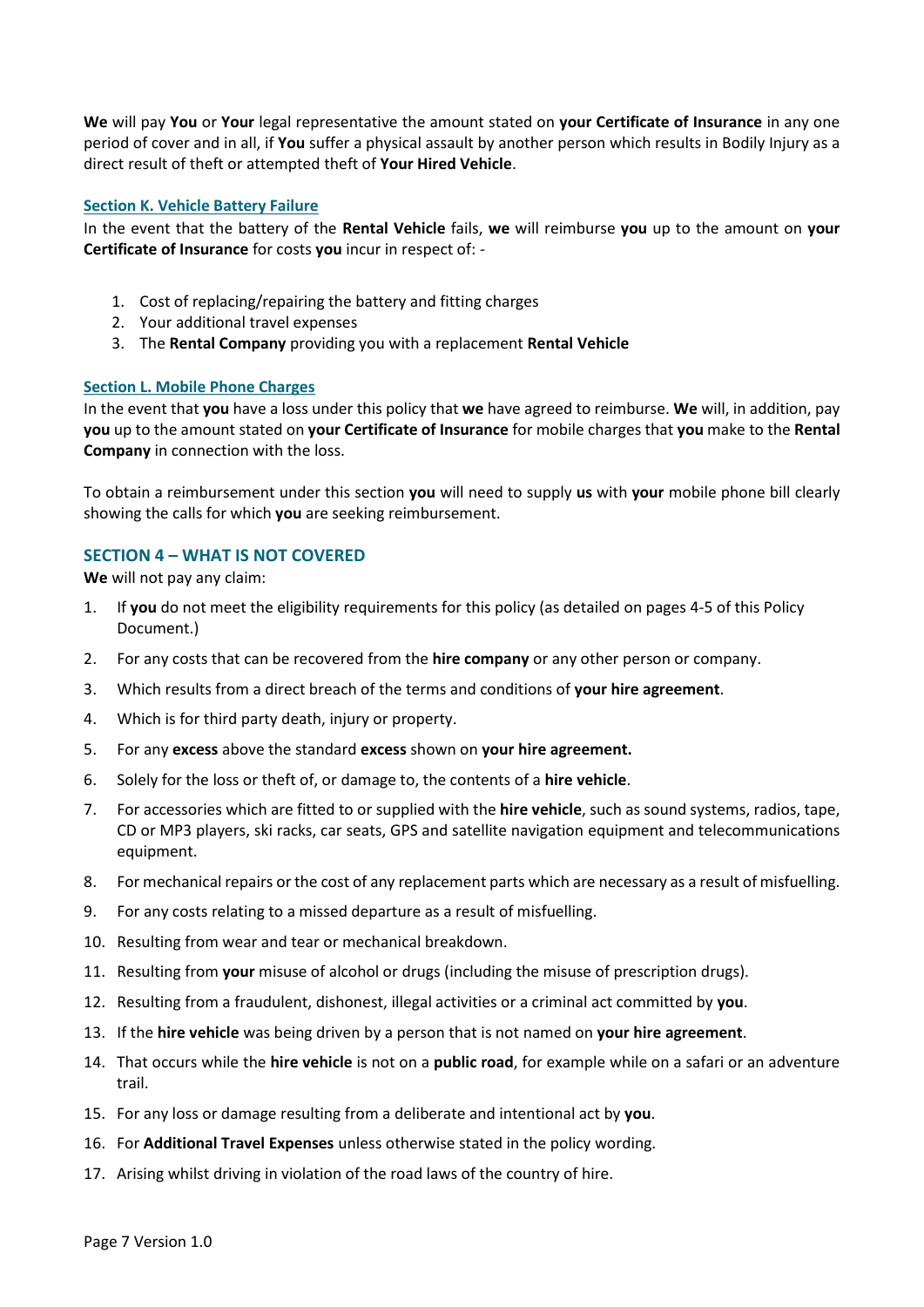- 18. For the hire of certain vehicles, namely: trailers or caravans, trucks, commercial vehicles, any type of **Motor Homes/Campervans, Vans**, **Mini-buses,** motorcycles, mopeds, motorbikes, off-road vehicles, recreational vehicles, vehicles changed from their standard factory specifications.
- 19. Any loss arising from driving as **Your** occupation or profession or hires for **commercial use** or **business use** when purchasing an annual policy.
- 20. For call out charges not related to the main claim.
- 21. For payment card transaction fees.
- 22. For courtesy vehicles from a repair garage or dealership.
- 23. For Cleaning Fees.
- 24. Arising directly or indirectly from:
	- a. **War** or acts of terrorism
	- b. An insured person engaging in **active war**
	- c. **Nuclear risks**

#### **SECTION 5 - GENERAL CONDITIONS**

- 1. Unless **you** have **our** permission in writing, **you** must not admit that **you** or any person named on **your hire agreement** are at fault for an incident or give any representations or promises on **our** behalf which are binding upon **us**. **We** have the right to conduct, control and settle all proceedings arising out of, or in connection with, a claim under this insurance.
- 2. Cover is provided in the countries specified in **your hire agreement**, unless they are excluded in the eligibility criteria on pages 4-5 of this Policy Document.
- 3. Cover is extended to additional drivers providing they are eligible to drive the **hire vehicle** under the terms and conditions of the **hire Agreement**.
- 4. This policy and any optional extras must have been purchased prior to the commencement of the **hire agreement** for which **You** wish this policy to be operative.
- 5. **You** may amend **Your** policy prior to the start of a **hire agreement** any additional premium that may be charged is calculated as if the change was included at the inception of the policy.
- 6. Where there is dual insurance, please let us know, so that **we** pay our proportion of **Your** claim.
- 7. When purchasing a daily policy, the policy must coincide with the period shown on the **hire agreement**. No policy can be issued retroactively.
- 8. This insurance policy in its entirety is invalid if the dates on the **hire agreement** and the dates on the **certificate of insurance** do not match.
- 9. The **Lead Driver** indicated on the **hire agreement** must coincide with the policy holder and **Lead Driver's** name on the **Certificate of Insurance**.
- 10. **We** reserve the right to apply additional terms on renewal.

### **SECTION 6 – MAKING A CLAIM**

### **Who to Contact**

To make a claim, please complete the online claim form on [https://claim.orchard-administration.co.uk](https://claim.orchard-administration.co.uk/) alternatively, call Orchard Administration on 0333 3230 095 or +44 1622 391 708 (Outside **UK**). (Lines are open between 9am and 5pm Monday to Friday), or send an email to Orchard Administration at [assistance@orchard](mailto:assistance@orchard-administration.co.uk)[administration.co.uk](mailto:assistance@orchard-administration.co.uk) or write to Orchard Administration Limited, Third Floor, Riverside House, 40-46 High Street, Maidstone, ME14 1JH.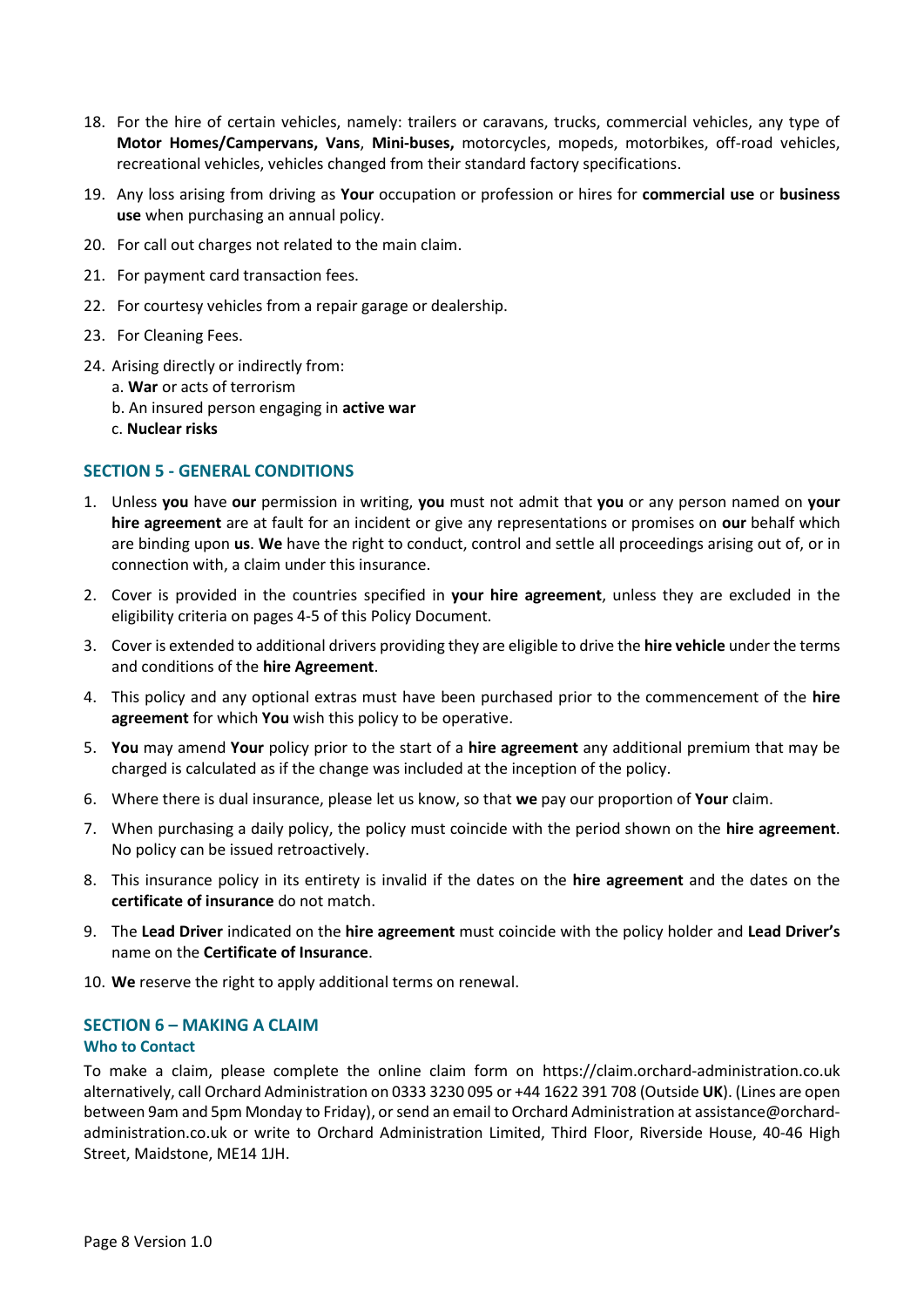#### **Things You Must Do**

**You** must comply with the following conditions. If **you** fail to do so and this affects the ability of the **claims administrator** to fully assess your claim or keep our losses to a minimum, we may not pay your claim or any payment could be reduced.

All claims must be reported to the **claims administrator** as soon as possible but in any event, within 30 days of you becoming aware of an incident. You must complete a claim form (in full) and provide at your own expense, any information and assistance which the claims administrator may require in establishing the amount of any payment under your insurance.

The **claims administrator** may request the following information and supporting documents:

- Your Certificate Number and Scheme Code, which are both shown on your **Certificate of Insurance**.
- A copy of your hire agreement.
- A copy of the Accident Damage Report (or similar document) and/or a photographic picture of the damage caused.
- A copy of the driving licence of the person in control of the hire vehicle at the time of an incident and the **lead driver**.
- Proof that you have paid the costs for which you are seeking reimbursement, such as a copy of your credit/debit card statement showing the payment(s) made, or receipts, invoices or other similar documents to validate your claim.
- Your bank details to enable the **claims administrator** to make a claim payment.
- Details of the incident for which you are making a claim (including the time and date).
- A copy of the police report (if applicable).
- A copy of pre-hire inspection report (if completed).
- The contact details of any witnesses or other parties involved in an incident.
- A copy of the final itemised repair invoice, or an estimate if the invoice is unavailable.
- Confirmation from the **hire company** of any amounts to be refunded to you.
- Confirmation from the **hire company** that the amount charged is in full and final settlement.

### **Other Insurance**

If, at the time of a valid claim under this policy, there is another insurance policy in force which covers **you** for the same loss or expense, **we** may seek a recovery of some or all of **our** costs from the other **insurer**. **You** must give **us** any help or information **we** may need to assist **us** with **our** loss recoveries.

### **Claims Handling and Our Right of Recovery**

**We** are entitled to take over, defend or settle any claim under this policy in the name of **you** or any other person covered by this policy and **we** are entitled to take legal action in any such name to recover any payments **we** make.

### **Fraudulent Claims or Misleading Information**

**We** take a robust approach to fraud prevention in order to keep premium rates down so that **you** do not have to pay for other people's dishonesty. If any claim under this insurance is fraudulent, deliberately exaggerated, or is intended to mislead, or if any deliberately misleading or fraudulent means are used by **you** or anyone acting on **your** behalf to obtain benefit under this insurance, **your** right to any benefit under this insurance will end, **your** policy will be cancelled without any premium refund and **we** will be entitled to recover any benefit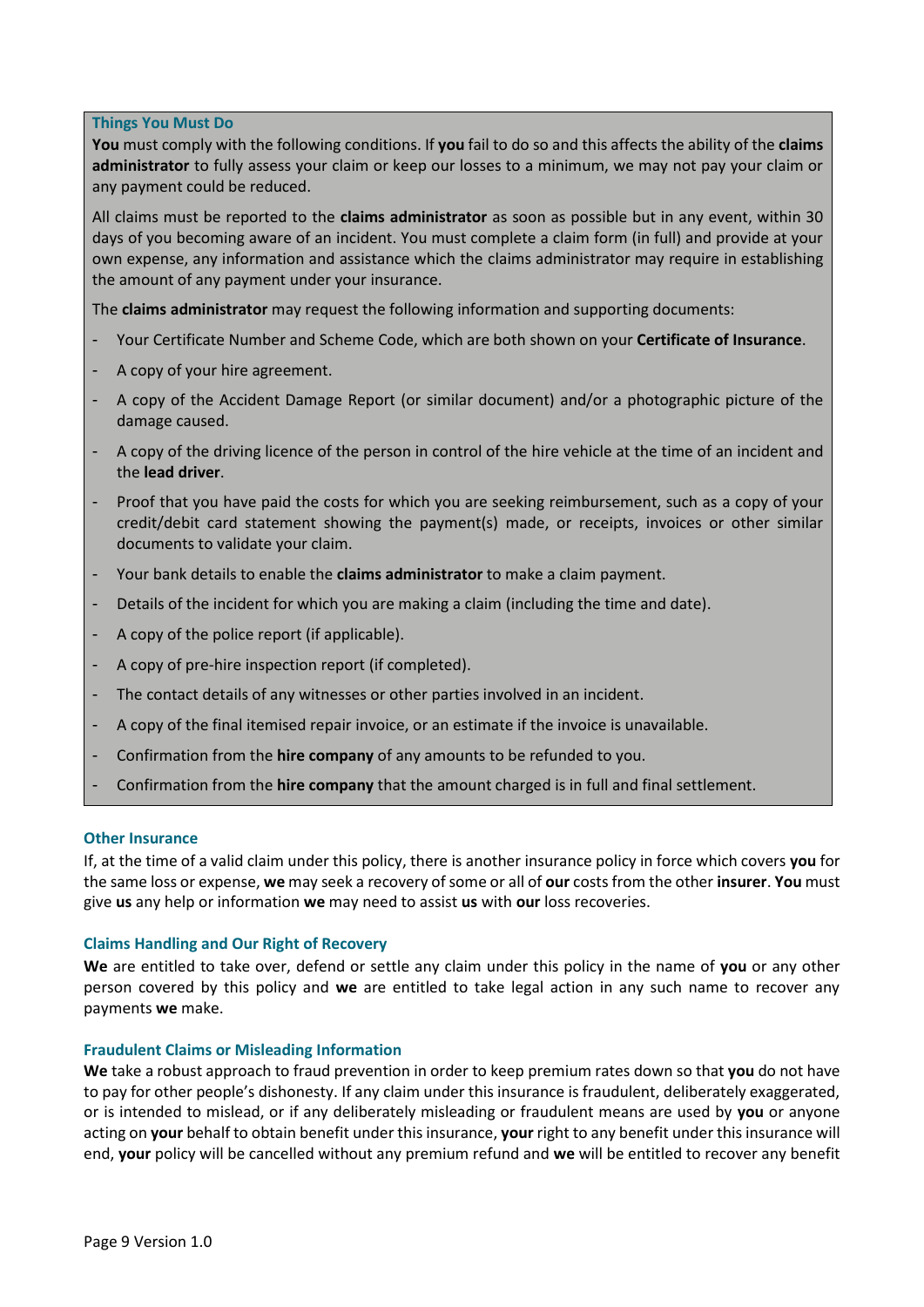paid and costs incurred as a result of any such fraudulent or deliberately misleading claim. **We** may also inform the police.

To prevent fraud, **insurers** sometimes share information. Details about **your** insurance application and any claim **you** make may be exchanged between **insurers**.

# **SECTION 7 – CANCELLATION OF THE POLICY**

#### **Your Cancellation Rights**

**You** can cancel **your** policy before the **start date** and **we** will allow a full refund of the premium **you** have paid. **You** can cancel **your** policy at any other time but there will be no refund. Please contact the **administrator** if **you** wish to cancel **your** policy.

#### **The Insurers' Cancellation Rights**

**We** reserve the right to cancel this policy immediately if **you** commit fraud. If **we** cancel **your** policy, **we** will do so in writing to the most recent address **we** have for **you**.

#### **SECTION 8 – HOW TO MAKE A COMPLAINT**

Any complaint should be addressed to:

Head of Operations Riverside Underwriting Limited Third Floor Riverside House Maidstone Kent United Kingdom ME14 1JH

**Opening Hours:** Mon - Fri 9AM - 6PM

**Telephone:** 0333 323 0090 **International Telephone:** +44 (0)333 323 0090 **UK Call Centre:** 0333 323 0090 **Email Us:** CRT@riverside-underwriting.co.uk

**Your** complaint will be acknowledged, in writing, within 5 (five) business days of the complaint being made.

A decision on **your** complaint will be provided to **you**, in writing, within 8 (eight) weeks of the complaint being made.

Should **you** remain dissatisfied with the final response or if **you** have not received a final response within 8 (eight) weeks of the complaint being made, **you** may be eligible to refer **your** complaint to the Financial Ombudsman Service in the United Kingdom. The contact details are as follows:

Financial Ombudsman Service Exchange Tower London E14 9SR United Kingdom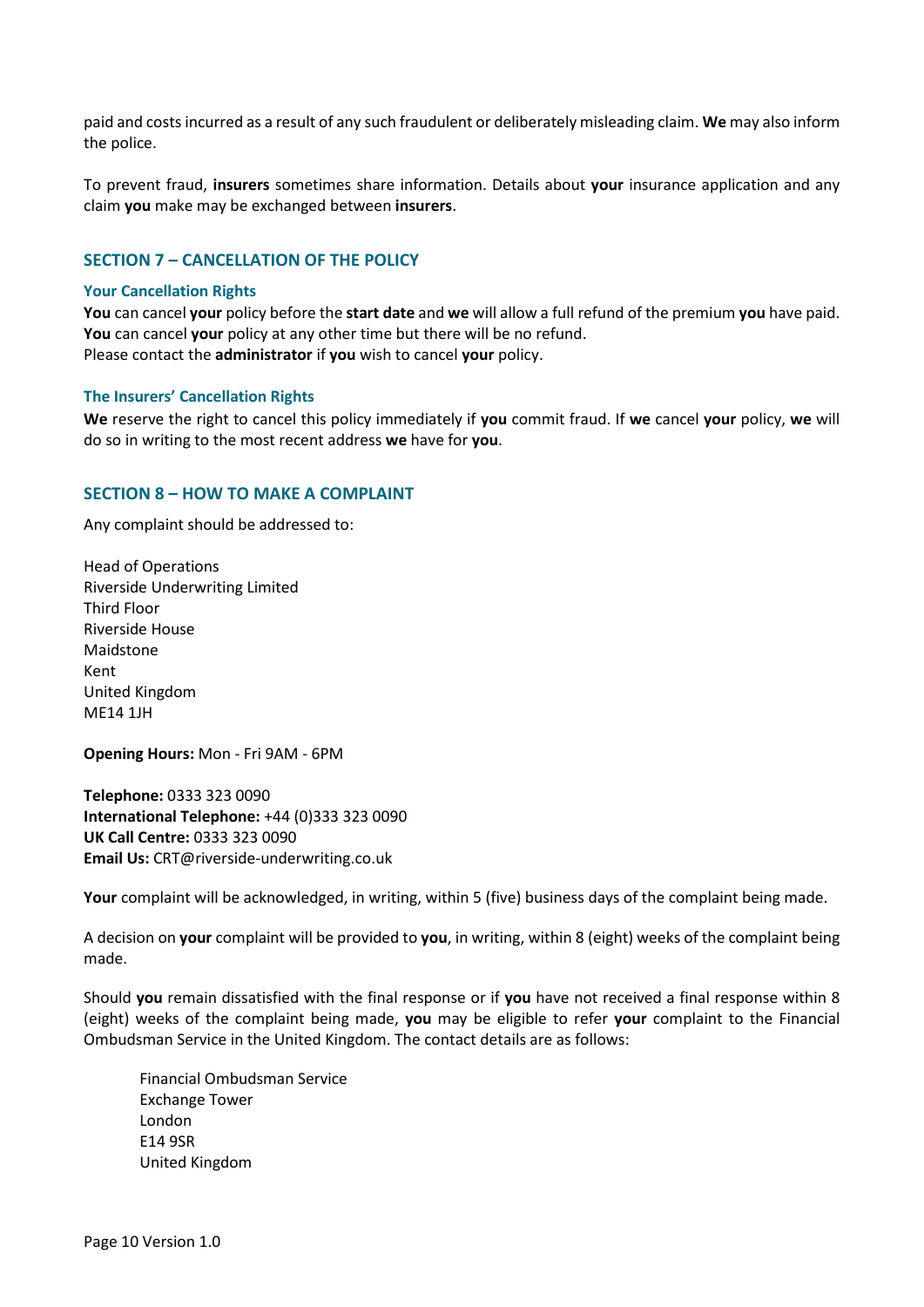**Telephone**: +44 20 7964 0500 (from outside the UK) **Telephone**: 0800 023 4 567 (from inside the UK) **Fax**: +44 20 7964 1001 **Website**: www.financial-ombudsman.org.uk

If **you** have purchased **your** contract online **you** may also make a complaint via the EU's online dispute resolution (ODR) platform. The website for the ODR platform is www.ec.europa.eu/odr.

The complaints handling arrangements above are without prejudice to **your** right to commence a legal action or an alternative dispute resolution proceeding in accordance with **your** contractual rights.

# **SECTION 9 – LEGAL, REGULATORY & OTHER INFORMATION**

# **Data Protection Notice**

**We** are the data controller (as defined by the Data Protection Act 1998 and all applicable laws which replace or amend it, including the General Data Protection Regulation) who may collect and process **your** personal information.

For full details of what data **we** collect about **you**, how **we** use it, who **we** share it with, how long **we** keep it and **your** rights relating to **your** personal data, please refer to our Privacy Notice which will be available on **our** website from May 2018 www.canopius.com.

If **you** do not have access to the Internet, please write to the Group Data Protection Officer (address below) with **your** address and a copy will be sent to **you** in the post.

# In Summary:

To enable us to take the necessary steps to enter into a contract with **you** to provide the appropriate insurance products and services, **we** may collect the following personal information about **you**, including:

• Name, date of birth, address, other contact details, occupation, financial information such as bank details, details of insured items or cover required including the location of those items where applicable, details of additional people who **you** are including on the proposal or policy, claims history excluding details of personal injuries or medical conditions

**We** may also collect the following sensitive personal information about **you** and additional people who **you** are including on the proposal or policy, where the provision of this type of insurance is in the substantial public interest:

• Medical details, criminal convictions and County Court Judgments, claims history including details of personal injuries or medical conditions.

**We** and the **administrators** collect and process **your** personal information for the purpose of insurance and claims administration.

All phone calls may be monitored and recorded and the recordings used for fraud prevention and detection, training and quality control purposes.

**Your** personal information may be shared with third parties which supply services to **us** or which process information on **our** behalf (for example, premium collection, claims validation or for communication purposes related to **your** cover). We will ensure that third parties keep **your** information secure and do not use it for purposes other than those that **we** have specified in the Privacy Notice.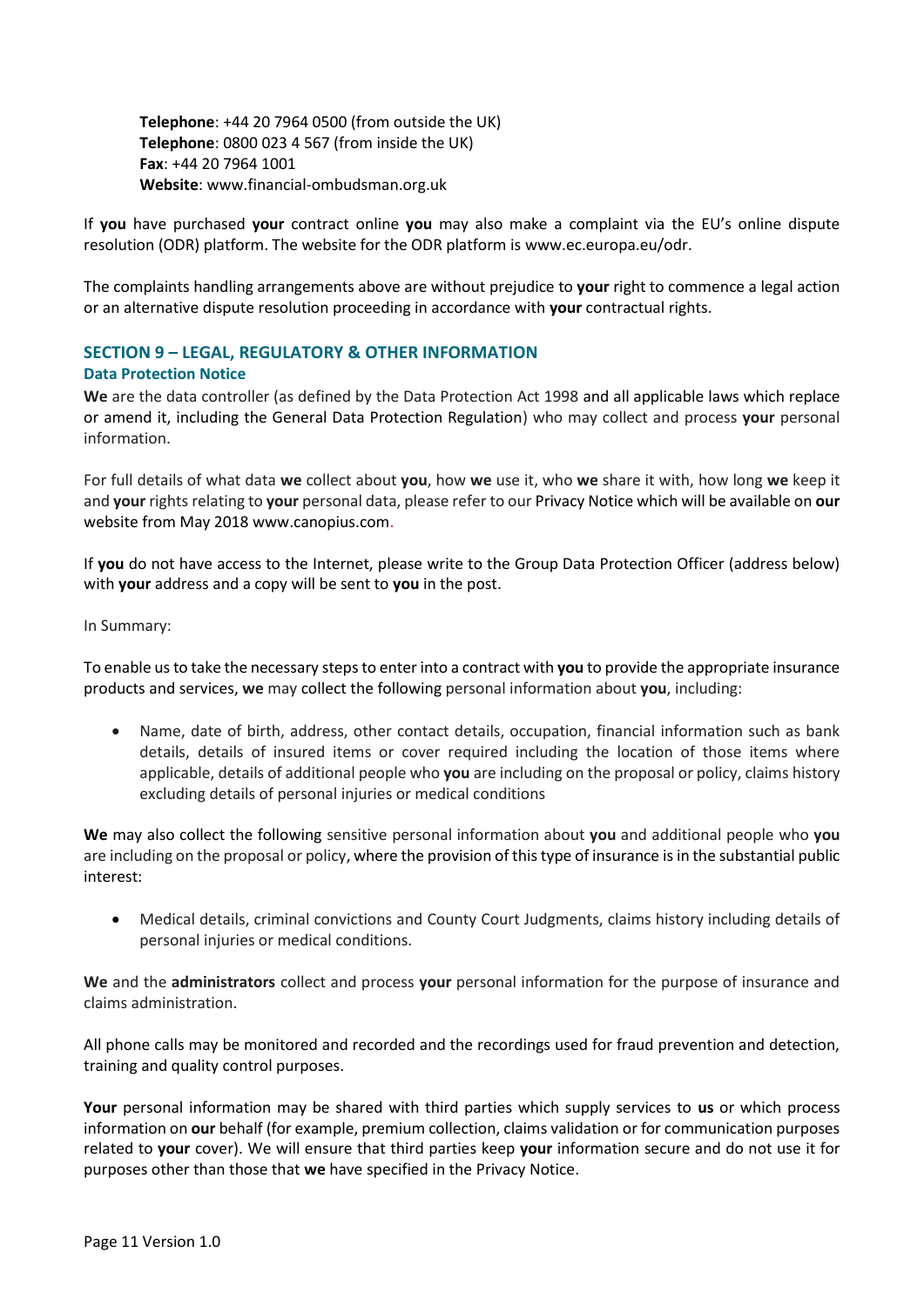Some third parties that process **your** data on **our** behalf may do so outside of the European Economic Area ("EEA"). This transfer and processing is protected by EU Model Contracts which aim to provide the equivalent level of data protection to that found in the EU.

**We** will keep **your** personal information only for as long as **we** believe is necessary to fulfil the purposes for which the personal information was collected (including for the purpose of meeting any legal obligations).

**We** will share **your** information if **we** are required to by law. **We** may share **your** information to enforcement authorities if they ask **us** to, or to a third party in the context of actual or threatened legal proceedings, provided **we** can do so without breaching data protection laws.

If you have any concerns about how **your** personal data is being collected and processed, or wish to exercise any of **your** rights detailed in the Privacy Notice, please contact:

Group Data Protection Officer Canopius Managing Agents Limited Gallery 9 One Lime Street London EC3M 7HA UK privacy@canopius.com T + 44 20 7337 3700

#### **Rights of Third Parties**

A person who is not a party to this policy has no right under the Contracts (Rights of Third Parties) Act 1999 to enforce any term of this policy but this does not affect any right or remedy of a third party which exists or is available apart from that Act.

For **Your** information, the Contracts (Rights of Third Parties) Act 1999 allows a person who is not a party to a contract to be able to enforce that contract if the contract expressly allows him to or if the contract confers a benefit upon him. However, the Act will not be applied if the parties make it clear in the contract that the third party does not have the right to enforce it. For further guidance please see www.legislation.gov.uk or contact the Citizens Advice Bureau.

#### **Safeguarding Your Premium and Claim Payments**

All premium payments from **you** and due to **us** for this policy will be held by the **administrator** on **our** behalf. The **administrator** will also hold any premium refund that is due to **you** from **us**.

Any claim payments that are due to **you** from **us** will be paid to you by the **claims administrator**.

In these capacities, the **administrator** is acting as **our** agent. This means that once a premium is paid to the **administrator** it is deemed to have been received by **us** and that all claim payments and premium refunds are not deemed to have been paid until **you** have actually received them.

#### **Law and Jurisdiction**

Unless specifically agreed to the contrary, this policy shall be governed by the laws of England and Wales and subject to the exclusive jurisdiction of the courts of England.

#### **Sanctions**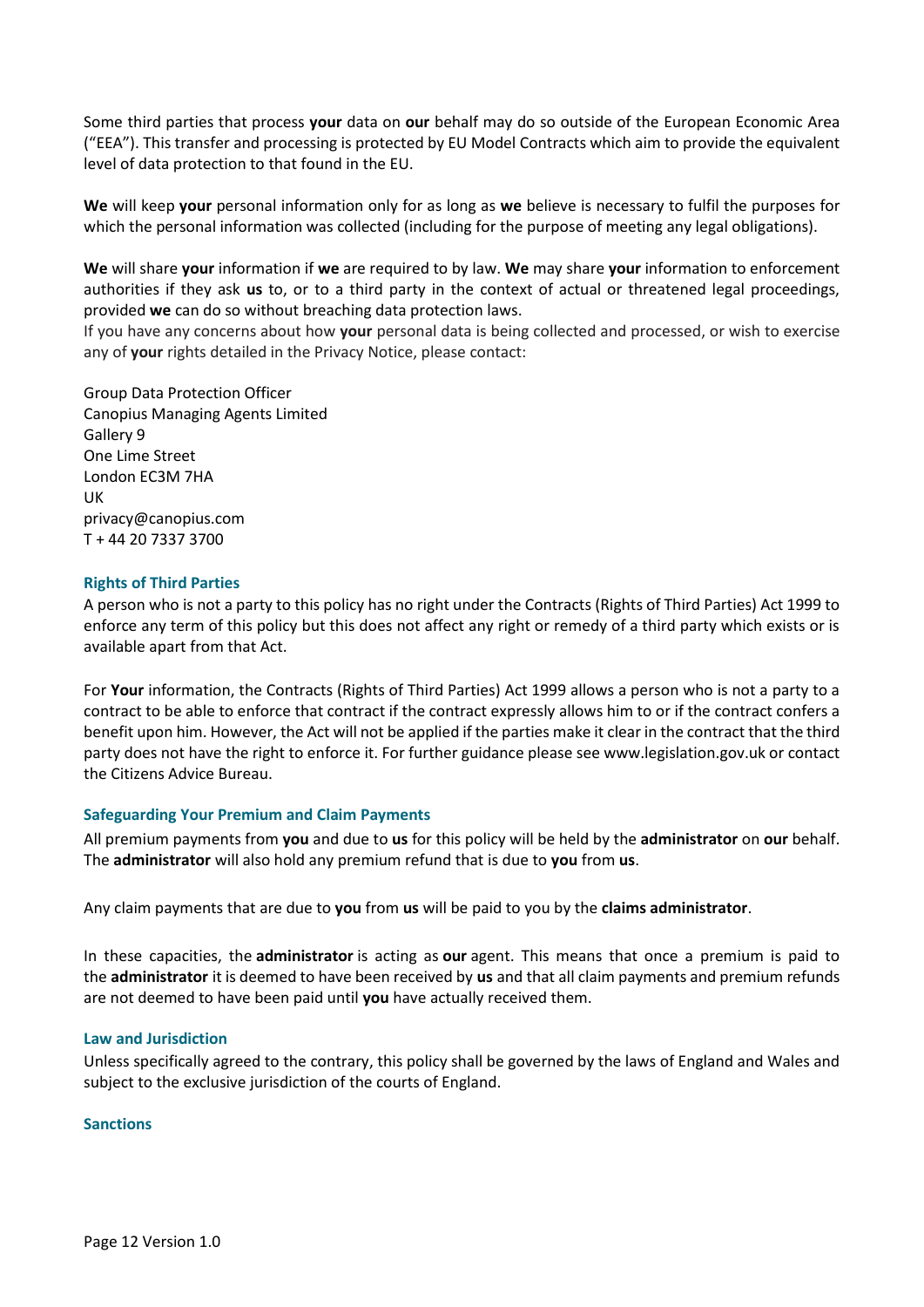**We** shall not provide any benefit under this contract of insurance to the extent of providing cover, payment of any claim or the provision of any benefit where doing so would breach any sanction, prohibition or restriction imposed by law or regulation.

#### **Several Liability**

The subscribing **insurers'** obligations under contracts of insurance to which they subscribe are several and not joint and are limited solely to the extent of their individual subscriptions. The subscribing **insurers** are not responsible for the subscription of any co-subscribing **insurer** who for any reason does not satisfy all or part of its obligations.

#### **The Insurers**

This insurance is underwritten by Lloyd's Syndicate 4444, which is managed by Canopius Managing Agents Limited. Registered Office: Canopius Managing Agents Limited, Gallery 9, One Lime Street, London, EC3M 7HA. Registered in England no. 01514453.

#### **Regulatory Details**

Canopius Managing Agents Limited is authorised by the Prudential Regulation Authority and regulated by the Financial Conduct Authority and the Prudential Regulation Authority. Firm Reference: 204847.

The **administrator**, Riverside Underwriting Limited, is authorised and regulated by the Financial Conduct Authority. Firm Reference: 466942.

This insurance contract is transacted with certain underwriters at Lloyd's, registered at 1 Lime Street, London, EC3M 7HA, United Kingdom. Lloyd's is a society of underwriting members incorporated by statute. The insurer will be the member(s) of the Lloyd's syndicates stated below:

Canopius Syndicate 4444.

### **SECTION 10 – DEFINITIONS**

Whenever the following words or expressions appear in **bold** in this Policy Document, they have the meaning given below.

**"Additional Travel Expenses" –** Any additional travel costs **you** incur in connection with a loss under the relevant section of this policy.

**"Auto Glass" –** any glass that forms part of the **hired vehicle** and includes windscreens, windows, internals and externals lights and sunroof.

**"Administration Charges"** - Charges made by the **hire company** that cannot be recovered following an incident covered by this insurance. This includes charges applied by the **hire company** for **loss of use**.

**"Administrator"** - The company who administers this insurance. This is Riverside Underwriting Limited, Third Floor, Riverside House, 40-46 High Street, Maidstone, ME14 1JH United Kingdom.

"**Annual Aggregate Limit**" – The maximum amount payable under the **period of insurance**.

**"Business Use"** – The use of the **hired vehicle** for business, to solicit order or to deliver pre-purchased goods or to travel from customer to customer on a commercial basis.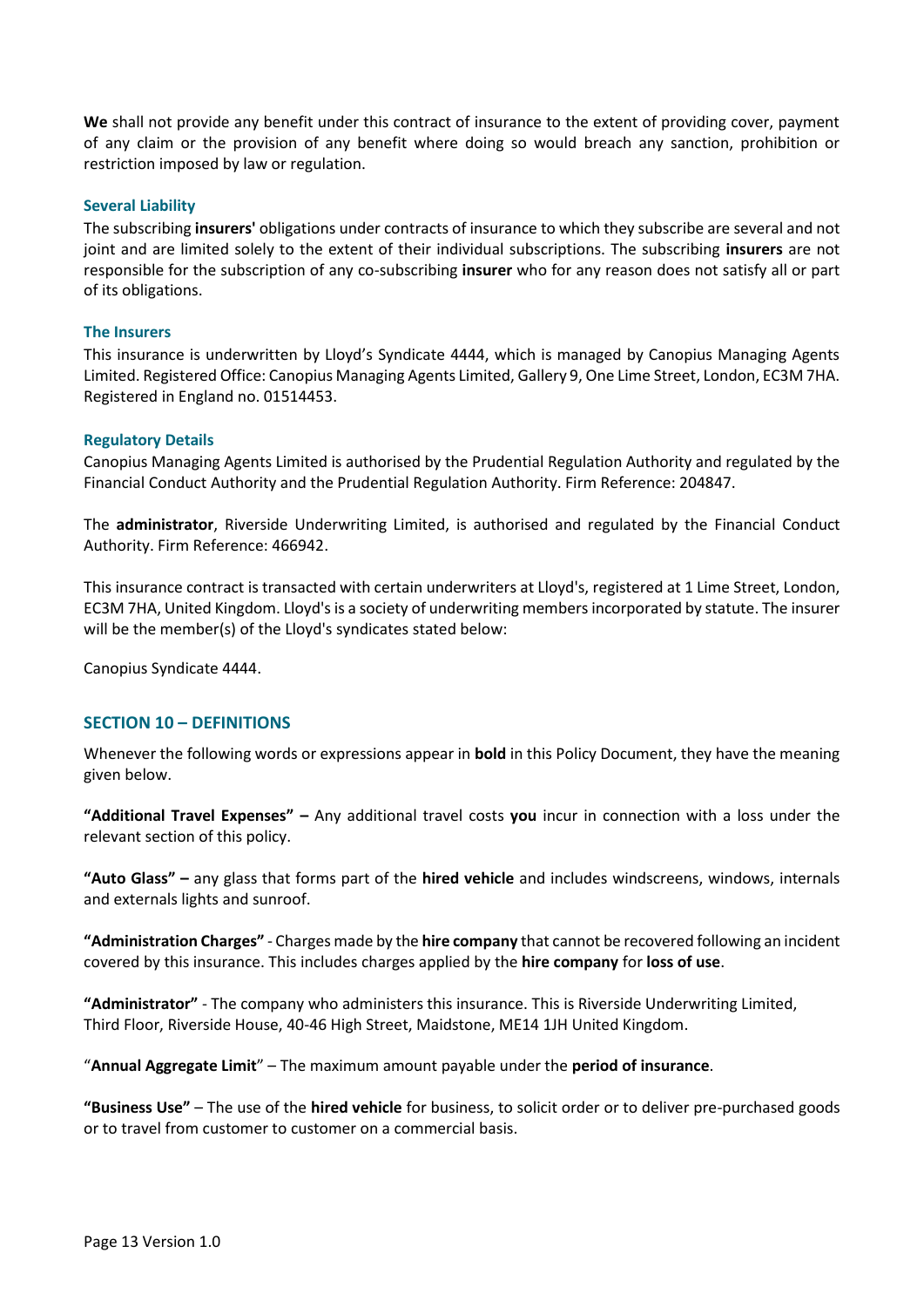**"Car"** – A motor vehicle which is contracted for the carriage of passengers and their effects and is adapted to carry no more than nine passengers.

**"Car Club Company"** - A company or agency which is fully licensed with the regulatory authority of the country, state or local authority who provide registered paying members use of all **hire vehicles** within the **Car Club Company** fleet. A **car** club provides its members with quick and easy access to a **car** or a **van** for short term hire. Members can make use of **car** club and **van** club vehicles, as and when they need them. Please note **Car Club Company** is different from **Hire Company** as indicated in "DEFINITIONS".

**"Car Club Member"** - A member of the **Car Club Company**. This policy covers "Joint Member" and/or "Partner Member" that reside at the same main residence.

**"Certificate of Insurance"** - The document that names **you** as the policyholder and sets out what this policy covers **you** for. **Your Certificate of Insurance** will be replaced whenever **you** make any changes to the policy.

"**Claims Administrator**" - The company who will handle any claims on our behalf. This is Orchard Administration.

**"Close Business Associate" -** means a person in the same employment and having the same employer as **You** within **Your country of residence**, whose absence from work for one or more complete days at the same time as **You**, prevents the proper continuation of that business.

**"Close Relatives"** - Defined as spouse or partner, civil partner, parents, parents-in-law, brothers, sisters, brothers-in-law, sisters-in-law, adult child or fiancé/ fiancée living in the same residence as **You**.

**"Commercial Use"** – The use of the **hired vehicle** as a taxi, minicab, limousine or driving school or being used for commercial sales representatives to solicit orders.

**"Europe" –** countries which are members of the EEA and Switzerland: Austria, Belgium, Bulgaria, Cyprus, Croatia, Czech Republic, Denmark, Estonia, Finland, France, Germany, Gibraltar, Greece, Hungary, Iceland, Ireland, Italy, Latvia, Liechtenstein, Lithuania, Luxembourg, Malta, Netherlands, Norway, Poland, Portugal, Romania, Slovakia, Slovenia, Spain, Sweden and the United Kingdom. And countries to the west of the Ural Mountains, including, islands in the Mediterranean, Morocco, Tunisia, Turkey, Canary Islands, Madeira, and the Azores.

**"Excess"** - The amount **you** must pay under the terms of **your hire agreement** following an incident involving a **hired vehicle**.

"**Hire Agreement**" - The contract between **you** and a **hire company** which allows **you to** hire a vehicle. It will include details about **you**, the **hired vehicle** and terms and conditions of the hire.

**"Hire Company"** - The company who is hiring **you** the **hired vehicle**, which must be licensed to provide vehicles for hire in the territory in which it is situated.

"**Hired Vehicle**" - The vehicle hired by **you** under a **hire agreement** on a daily or weekly basis from a **hire company**.

"**Insurer(s) or Underwriters**" – Certain **Underwriters** at Lloyd's.

**"Lead Driver"** – The person whose name is listed on the **hire agreement** as contractually responsible for the **hired vehicle**.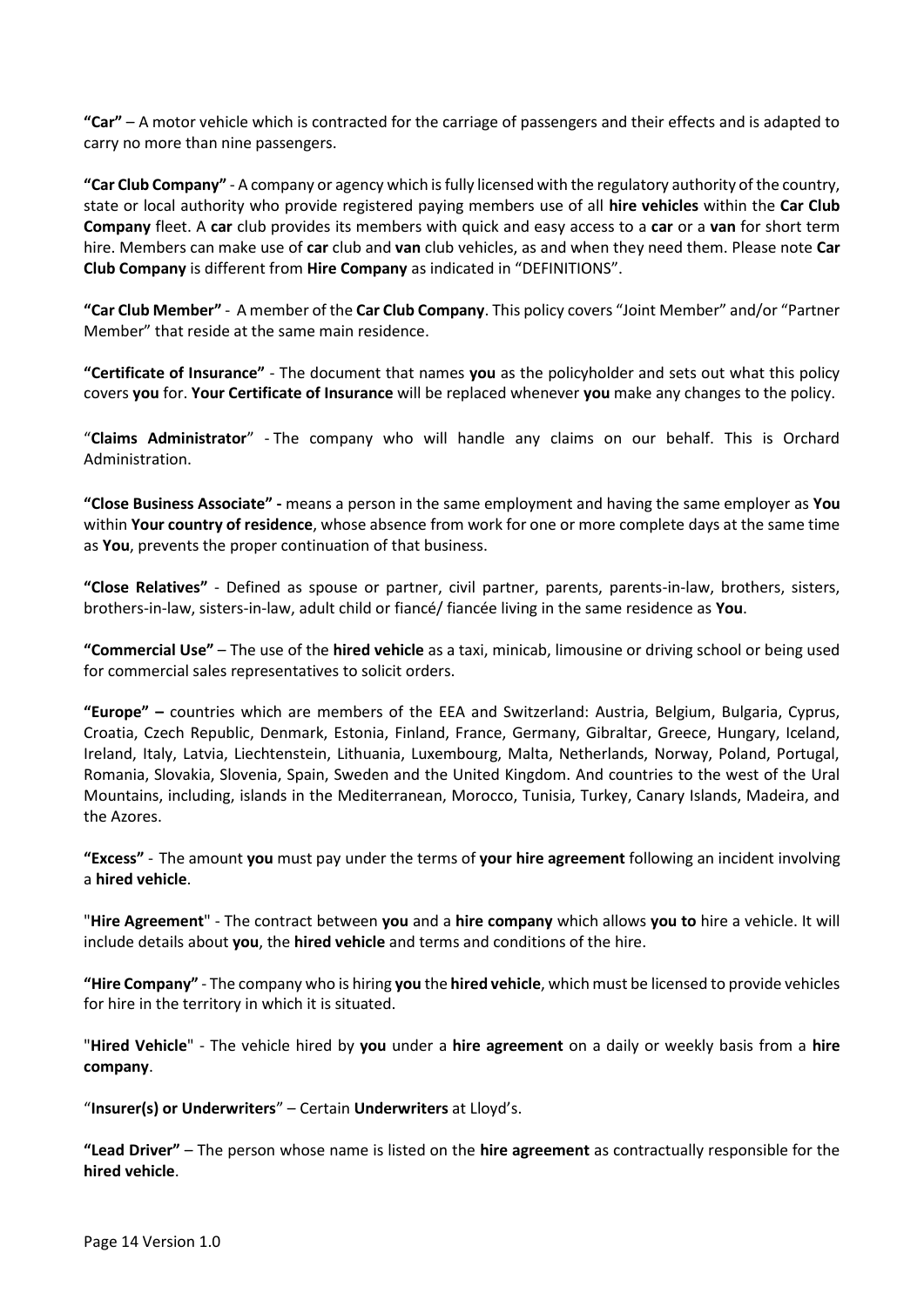**"Loss Damage Waiver"** - Damage to the **hired vehicle auto glass**, tyres and wheel rims.

"**Loss of Use**" - A charge applied by a **hire company** if a **hire vehicle** is not available for hire following an incident covered by this insurance. For the purpose of this insurance, any payment **we** make will be based on the price that **you** paid when **you** rented the vehicle.

**"Mini-Bus"** – A vehicle up to 7.5T designed to carry up to 15 people including the driver.

**"Motorhome/Campervan"** – A vehicle up to 7.5T which includes fixed sleeping or cooking facilities.

**"Period of Insurance"** - The period for which this insurance is valid, as stated on **your Certificate of Insurance**.

**"Permanent Resident"** - The country where **you** are ordinarily permanently resident, pay tax or are registered with a Medical Practitioner.

**"Personal Effects"** – clothing, luggage and other articles that belong to **you** (or for which **you** are legally responsible for) for which are worn, used or carried by **you** but excluding **personal money**, documents of any kind and **valuables**.

**"Personal Money"** – bank notes, currency notes and coins in current use, traveller's and other cheques, postal or money orders, pre-paid cards, coupons or vouchers, travel tickets, event and entertainment tickets, phone cards and credit/debit cards all held for private and/or business purposes.

**"Public Road"** - Any road which is available for use by the general public, including toll roads.

**"Safari"** – An expedition to observe or hunt animals in their natural habitat.

**"Start Date"** - The date that the insurance cover commences, as shown on **your Certificate of Insurance** and on **your hire agreement**.

**"Towing"** – Recover of the **hired vehicle** following an accident, theft, malicious damage, fire or mechanical breakdown to the nearest premises owned by the **hire company** or the original pick up location whichever is closest.

**"UK"** – England, Wales, Scotland, Northern Ireland, Channel Islands and the Isle of Man.

**"Undercarriage"** – The underside of the vehicle excluding bumpers, trim, tyres and wheel rims.

**"Van"** – A vehicle up to 7.5T designed specifically to carry goods.

**"Valuables"** – Jewellery, gold, silver, precious metal or precious or semiprecious stone articles, watches, furs, cameras, camcorders, photographic audio video computer television and telecommunications equipment (including CD's, DVD's, tapes, films, cassettes, cartridges, memory cards, speakers and headphones), computer games and associated equipment, telescopes and binoculars.

**"Unsealed Public Road"** - A **public road** which is not sealed with a material such as tarmac, bitumen or concrete, for example, a gravel road.